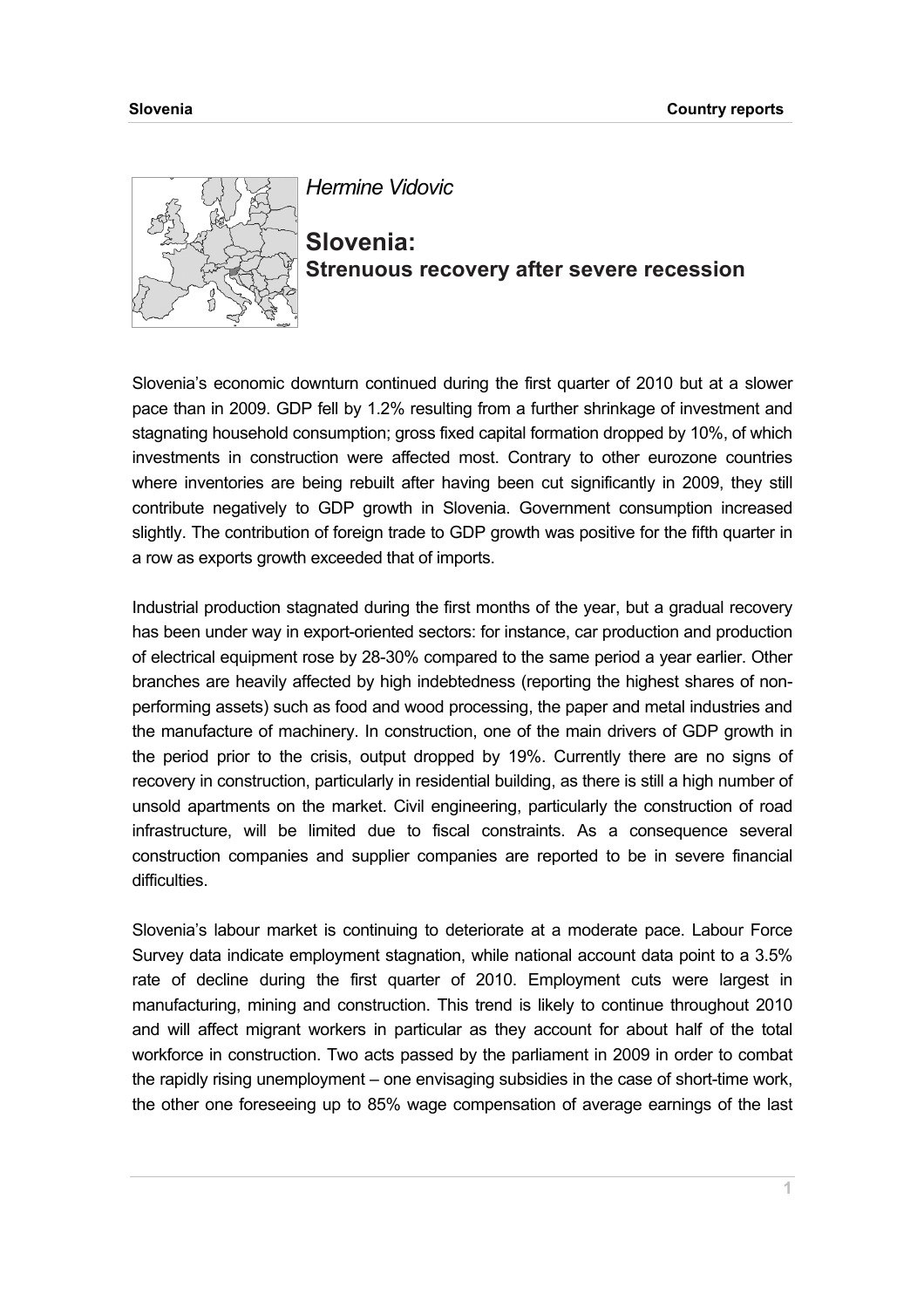three months for those laid off temporarily – will partly remain in force in 2010. In the first quarter the LFS unemployment rate stood at 7%, with men more affected than women. Information obtained from registration data shows a steady increase in unemployment since September 2008, putting the unemployment rate at close to 11% at the end of March 2010. At the same time inactivity has been rising as well.

In an attempt to boost liquidity and help companies squeezed by the credit crunch to acquire loans the Slovenian government passed a law providing EUR 1 billion state guarantees for companies registered in Slovenia. Accordingly the government will take 75% of the risk, while the remaining 25% are borne by the banks. Banks will be able to use these loans as collateral for loans from the ECB. Individual loans will range from EUR 500,000 to EUR 20 million with a maturity between one and ten years. Already in 2009 the Slovenian parliament adopted a state guarantee scheme for physical persons which will be in force until the end of 2010. The latter has earmarked EUR 350 million for bank guarantees in case temporarily employed and young families cannot repay their loans. In addition the state will take over the risk for consumer loans taken by those who lost their job due to the financial and economic crisis. Bank net lending during the first quarter of 2010 was still lower than in the same pre-year period but regained momentum in March. This was primarily due to rising household borrowing, housing loans in particular, while corporate borrowing fell significantly.

According to final results Slovenia's general government deficit stood at 5.5% of the GDP in 2009 and public debt rose by more than 13 percentage points to 35.9% of the GDP, which is still low if compared with the euro area average (78%). Estimates of the Ministry of Finance suggest that anti-crisis measures, such as partially subsidising full time work, raised the general government deficit by the equivalent of the 0.7% of the GDP. The deficit and part of the debt repayment was mainly financed through the issuance of government bonds in 2009 and early 2010. Following the poor economic results during the beginning of 2010, the lower than expected tax revenues and the financial assistance for Greece the Slovenian government decided in May on a supplementary budget for 2010 and amended budgets for 2011 and 2012. The budget supplement, envisaging a deficit below 5% instead of 5.7% adopted initially should be introduced by the end of summer. The originally enacted budget documents envisage the withdrawal of the fiscal stimulus and support measures by the end of 2010. Following the expenditure based fiscal consolidation plan, the Slovenian government adopted measures including a postponement of public sector wage increases, shifting investment financing towards EU funds and a less generous indexation of social benefit rates. According to the guidelines for the supplementary 2010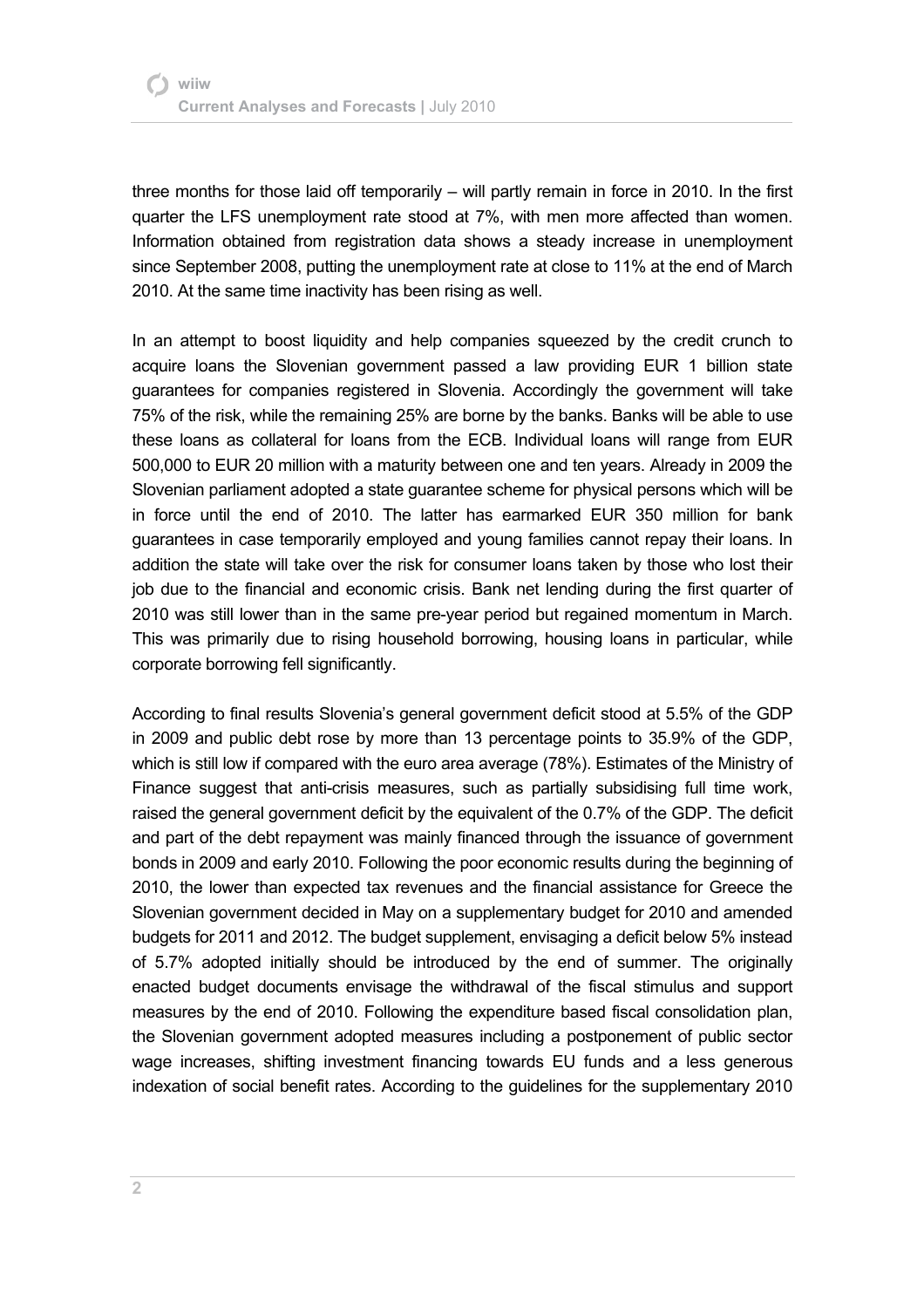budget expenditures should be cut by an additional EUR 500 million, which will affect new investments most.

At a referendum held on 6 June Slovenian voters backed a border treaty calling for an arbitration panel to settle an almost 20 year old border dispute with Croatia. According to an agreement between the prime ministers of the two countries the finding of the arbitration panel about the maritime border (Piran Bay) and some smaller border disputes will be binding. After two years of negotiations Slovenia became an OECD member at the beginning of June.

wiiw expects GDP to be slightly positive in 2010 owing to moderately rising foreign demand. In addition, first results owing to the measures set by government to encourage lending to the private sector should become visible. Given fiscal consolidation public investment will need some time to recover and will regain strength only in 2012. Private consumption will rise only gradually as disposable income is held back by further job reductions this year and probably stagnation in 2011; at the same time unemployment will continue to rise. Key to a potential recovery will be the developments in Slovenia's main trading partners, Germany and Italy in particular. More robust growth can be expected in 2011 and 2012 under the assumption of stronger export demand than in 2010, while domestic demand will recover only at a moderate pace.